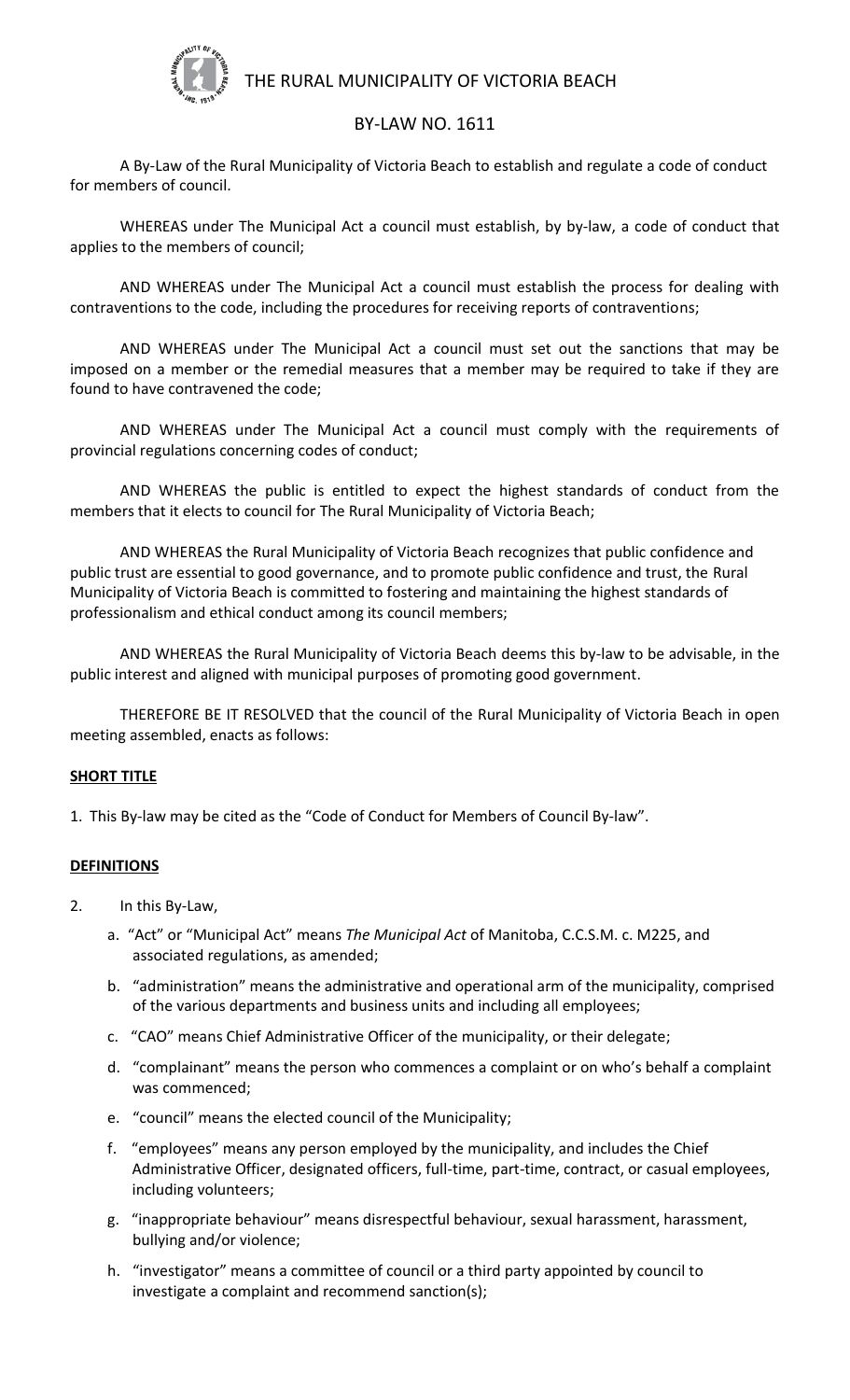- i. "member(s)" means the councillor(s), including the head of council;
- j. "municipality" means the Rural Municipality of Victoria Beach; and
- k. "respondent" means the person against whom a complaint is commenced.

## **PRINCIPLES**

- 3.1 The council has a duty to consider the well-being and best interests of the municipality as a whole. All members must conduct themselves in such a way as to promote public trust and public confidence in the council and the municipality.
- 3.2 It is each member's individual responsibility to uphold both the letter and the spirit of this code of conduct By-law.

### **PURPOSE**

- 4. The purpose of this code of conduct By-law is to establish:
	- a. the standards and values that council members must uphold in carrying out their duties under *The Municipal Act* or any other relevant legislation;
	- b. the application and enforcement of those standards and values;
	- c. the sanctions available to address code of conduct violations; and
	- d. procedures for updating the code of conduct.

### **RULES FOR INTERPRETATION**

- 5. This code of conduct By-law is intended to supplement any other legal duties imposed on members of council by an enactment of the Parliament of Canada and the Legislature of Manitoba, by-laws, including but not limited to:
	- a. The Municipal Act;
	- b. The Municipal Council Conflict of Interest Act; C.C.S.M. c. M255
	- c. The Human Rights Code; C.C.S.M. c. H175
	- d. The Freedom of Information and Protection of Privacy Act; C.C.S.M. c. F175;
	- e. The Workplace Safety and Health Act; C.C.S.M. c. W210 and
	- f. The Criminal Code of Canada, R.S.C., 1985, c. C-46.

### **APPLICATION**

- 6.1 This code of conduct By-law applies to all members of the council, and their interactions in and outside of the council chambers, including those with:
	- a. other council members;
	- b. municipal employees; and
	- c. members of the public.
- 6.2 This code of conduct By-law applies to behaviour that:
	- a. reflects negatively on the municipality;
	- b. affects the council member's ability to perform their duties effectively;
	- c. affects the ability of other council members or employees of the municipality to perform their duties effectively; and/or
	- d. restricts the council or administration's ability to meet operational requirements.
- 6.3 This code of conduct By-law applies within the council chambers, but also to all behaviours and actions connected to the municipality, including but not limited to:
	- a. conferences, travel and public events;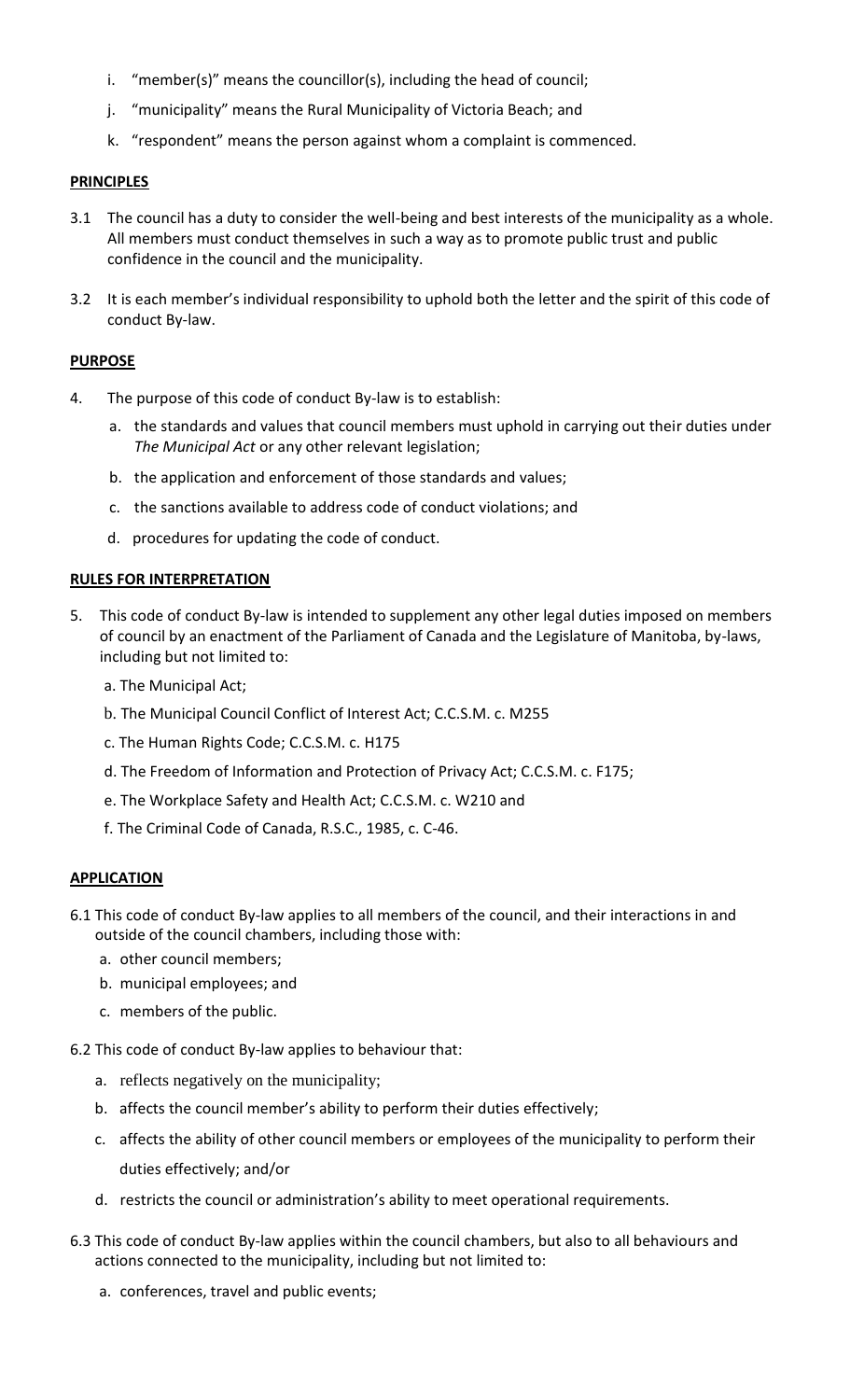- b. online and social media interactions, including but not limited to emails, text messages, Facebook, Twitter and LinkedIn profiles and posts, or
- c. any activities including those occurring outside of the municipality.

## **RULES GOVERNING MEMBER CONDUCT**

7.1 Council has a responsibility to create and maintain an environment that is respectful and free of all forms of harassment, including sexual harassment and bullying.

### INTEGRITY

7.2 Council members will demonstrate strong ethical principles, working together to further the best interests of the municipality in a consistent, truthful and honourable way.

### LEADERSHIP AND COLLABORATION

7.3 Council members are expected to:

- a. demonstrate an ability to lead, listen to, and positively influence others;
- b. demonstrate respect and value the distinct roles and responsibilities others play in creating an accountable and transparent municipal government;
- c. commit to fostering positive working relationships with other council members, employees, and the public; and
- d. recognize that debate is an essential part of the democratic process, participate in constructive conversation, and encourage other members and staff to provide their perspectives on relevant issues.

### ACCOUNTABILITY

7.4 Council members must:

- a. demonstrate accountability, individually and as part of council as a whole, by accepting responsibility for actions and decisions, including acts of commission and acts of omission; and
- b. ensure the appropriate use of municipal resources.

### RESPONSIBILITY

7.5 Council members must:

- a. demonstrate responsibility by acting in accordance with the enactments of the Parliament of Canada and the Legislature of Manitoba, including *The Municipal Act*; and
- b. demonstrate responsibility by acting in accordance with the by-laws, resolutions, policies and procedures of the municipality.

### RESPECT

7.6 Council members must:

- a. demonstrate respect towards other council members, municipal employees and the public;
- b. seek to include rather than exclude;
- c. treat every person with courtesy, dignity, and fairness;
- d. foster an environment of trust by showing consideration for every person's values, beliefs and contributions, and supporting and encouraging others to participate in council activities;
- e. demonstrate awareness of their own conduct, and consider how their words or actions may be perceived as offensive or demeaning;
- f. demonstrate respect for the decision-making processes of the municipality, accepting that a decision of council is a decision of council as a whole and making every effort to accurately communicate that decision;
- g. demonstrate respect for the professional capacities of municipal employees, including employees' responsibility to provide unbiased and objective advice without undue influence from any individual member or faction of council;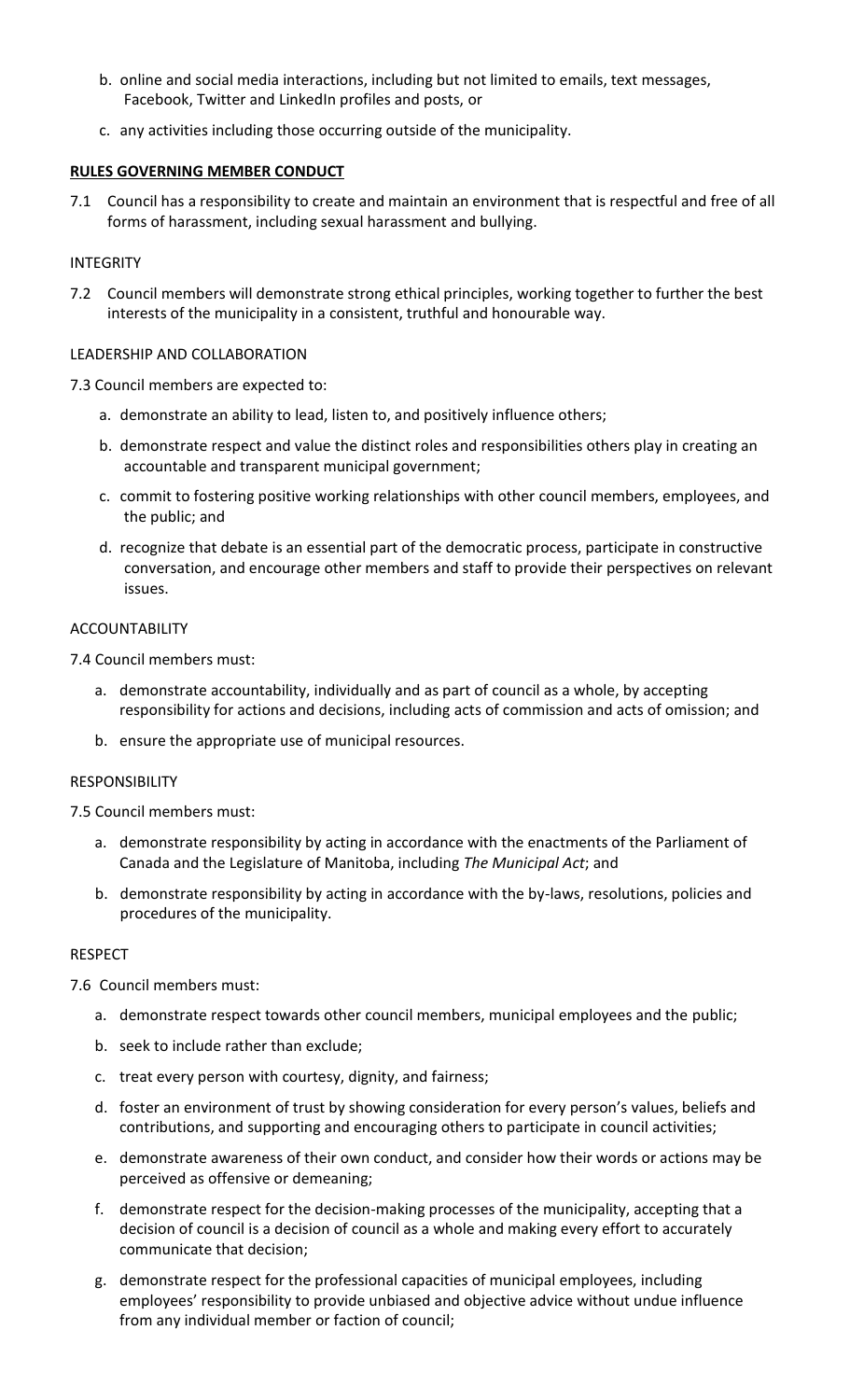- h. not attempt to require an employee to undertake personal or private tasks on behalf of a member or council; and
- i. not use, or attempt to use, their authority or influence for the purpose of intimidating, threatening, coercing, commanding, or influencing any employee with the intent of interfering with that person's duties, including the duty to disclose improper activity.

### HARASSMENT

- 7.7 Council members must not harass or bully other members of council, municipal employees or members of the public.
	- a. Harassment may be written, verbal, physical, online or electronic, a gesture or display, or any combination of these. Harassment may happen only once, but often happens repeatedly.
	- b. Harassment includes objectionable conduct and bullying.
	- c. Objectionable conduct includes behaviours that create a risk to the health of a council member, municipal employee and/or the public.
	- d. Objectionable conduct may be based on any of the following: race, creed, religion, colour, sex, sexual orientation, gender-determined characteristics, marital status, family status, source of income, political belief, political association, political activity, disability, physical size or weight, age, nationality, ancestry or place of origin
	- e. Bullying behaviours include severe conduct that adversely affects a person's psychological or physical well-being.
	- f. Conduct is considered severe if it is:
	- g. repeated humiliation or intimidation that adversely affects a person's psychological or physical well-being; or
	- h. a single instance so serious that it has a lasting, harmful effect on a person.

#### SEXUAL HARASSMENT

- 7.8 Council members must not engage in harassment based on sex, gender, gender identity or expression, or sexual orientation.
	- a. Sexual harassment can be sexual in nature, but can also include any form of harassment based on sex, gender or sexual orientation.
	- b. Sexual harassment can also refer to behaviour that creates or permits a sexualized or sexually charged, or a negative/poisoned atmosphere.
	- c. Sexual harassment may be written, verbal, physical, online or electronic, a gesture or display, or any combination of these.

### **FORMAL COMPLAINT RESOLUTION PROCESS**

- 8.1 A council member may file a code of conduct complaint, in an approved form, with the CAO if:
	- a. A council member believes that another council member has contravened this code of conduct; and
	- b. An informal resolution of the complaint was initiated by the council member, but the complaint could not be resolved informally.
- 8.2 A completed code of conduct complaint form must be filed with the CAO not later than 30 days after the date the council member became aware of the conduct giving rise to the complaint unless that complaint involves allegations of sexual harassment.
- 8.3 Despite clause 8.1(b) an informal resolution of the complaint does not need to be initiated by the complainant prior to filing a code of conduct complaint form with the CAO, if the complaint involves allegations of sexual harassment.
- 8.4 A completed code of conduct complaint form that involves allegations of sexual harassment must be filed with the CAO not later than 90 days after the date the complainant became aware of the conduct giving rise to the complaint.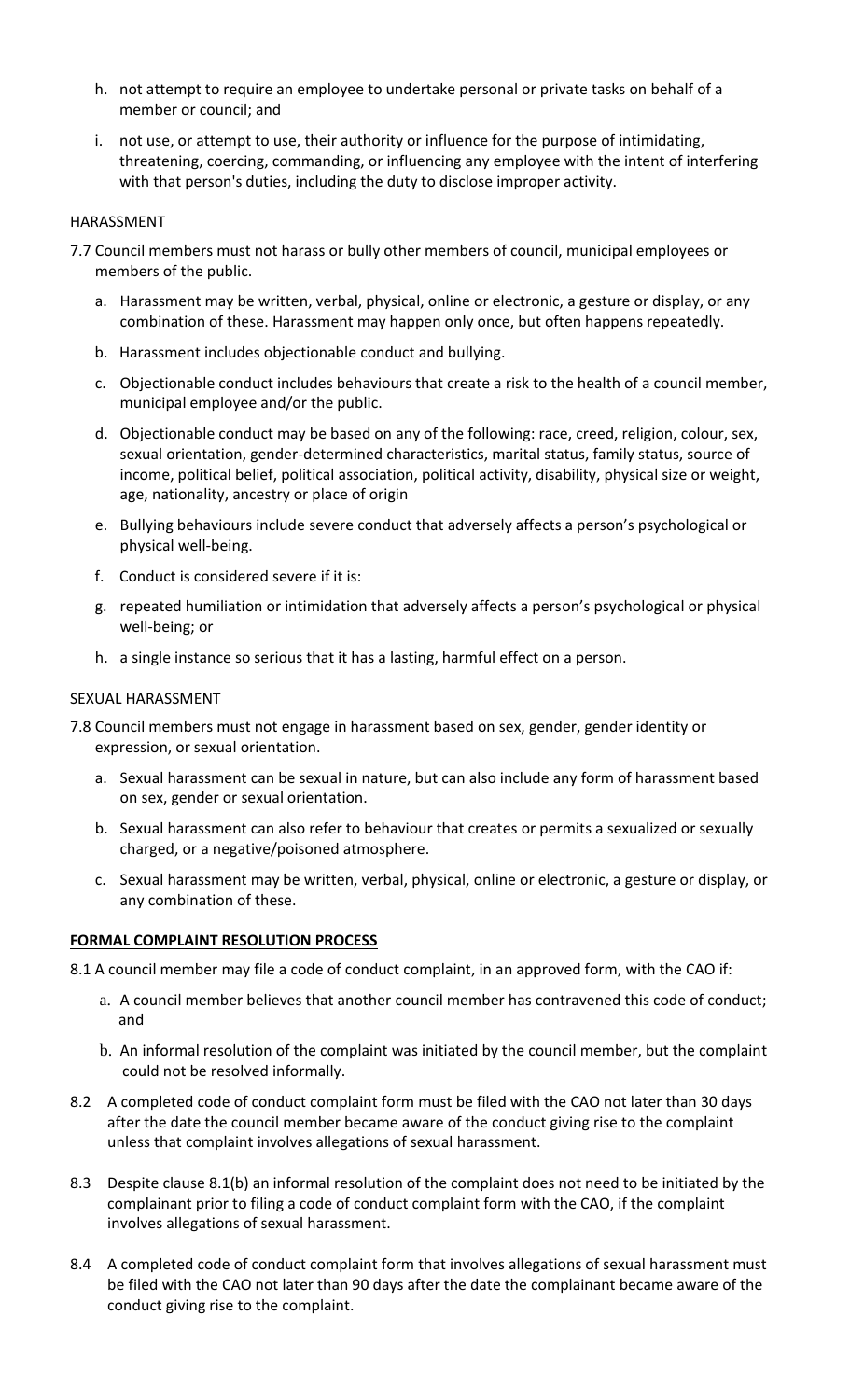### COMPLAINT INITIAL ASSESSMENT

- 8.5 Within seven days of receiving a completed code of conduct complaint form, the CAO must:
	- a. Forward the completed code of conduct complaint form to a provincially approved third party reviewer for initial assessment; and
	- b. Notify the respondent and provide them with a copy of the code of conduct and the completed code of conduct complaint form.
- 8.6 The third party reviewer must conduct an initial assessment of the complaint and determine whether the complaint is accepted or whether to recommend the complaint be dismissed.
- 8.7 The third party reviewer may recommend the dismissal of complaints that are frivolous, vexatious, or outside of the scope of the code of conduct.
- 8.8 The third party reviewer must within seven days of his or her receipt of the complaint, notify the CAO, the complainant and the respondent in writing, with reasons, of his or her initial assessment decision.
- 8.9 If a third party reviewer's decision is to accept the complaint, it must proceed to the next phase of the formal complaint resolution process.
- 8.10 If a third party reviewer's decision is to recommend dismissing the complaint, the initial assessment decision and reasons must be put before council to review at the closed (in camera) portion of the next scheduled council meeting, where council must resolve in a public meeting to:
	- a. Accept the third party reviewer's recommendation to dismiss the complaint and close the file; or
	- b. Decline the third party reviewer's recommendation to dismiss the complaint and permit the complaint to proceed to the next phase of the formal complaint resolution process.
- 8.11 Costs of the initial assessment conducted by a third party reviewer are the responsibility of and must be paid by the municipality.

### MEDIATION

- 8.12 Upon a complainant's complaint being accepted the CAO must inform the complainant and the respondent of the option to proceed to mediation to try to resolve the complaint.
- 8.13 Mediation is a voluntary process. If both the complainant and the respondent agree to proceed to mediation to resolve the complaint, the parties must jointly select a mediator. If the parties cannot agree on the choice of mediator or if the selected mediator is not available to commence the mediation within 30 days, the CAO must select a mediator from a provincially provided list of mediators based on provincially provided criteria.
- 8.14 Costs of the mediation process are the responsibly of and must be paid by the municipality.
- 8.15 If the mediator concludes at any time that a mediated resolution of the complaint is not possible, the mediator must return the file to the CAO for the complaint to proceed to investigation. The mediator will not provide any report or assessment on the issue.
- 8.16 If a complaint is settled on terms satisfactory to the complainant and the respondent, the complaint file is closed.

### INVESTIGATION

- 8.17 If the complainant and the respondent to a complaint do not agree to mediation or a mediated resolution is not possible, the complaint must proceed to investigation.
- 8.18 Subject to section 8.19 a committee of council or a third party may conduct a code of conduct complaint investigation.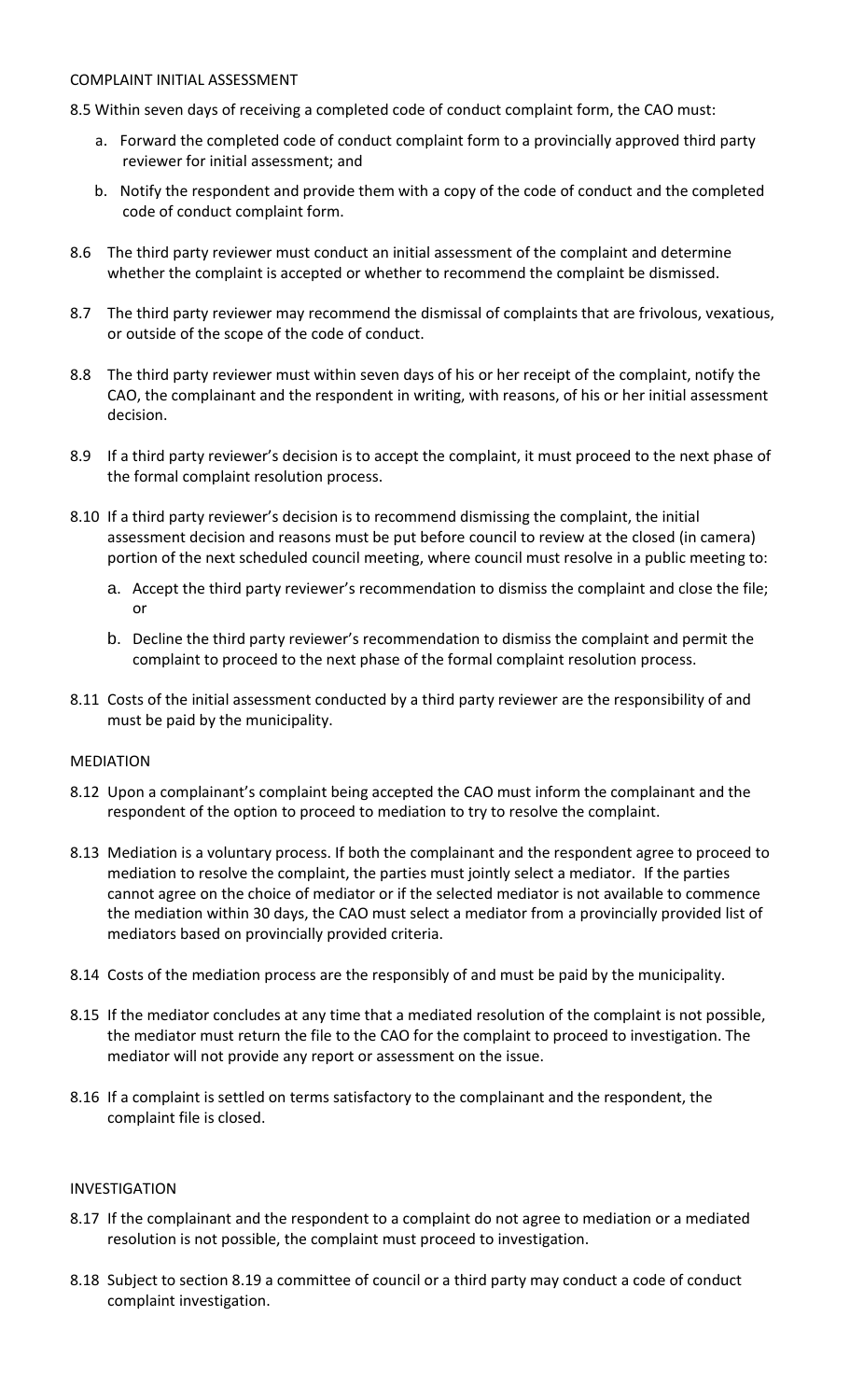- 8.19 If either the complainant or the respondent indicates that they want a third party to conduct the investigation, a third party must conduct a code of conduct complaint investigation.
- 8.20 If a third party investigator is used, the complainant and respondent must jointly select a mediator. If the parties cannot agree on the choice of third party investigator or if the selected investigator is not available to commence the investigation within 30 days, the CAO must select a third party investigator from a provincially provided list of investigators based on provincially provided criteria.
- 8.21 Costs of an investigation are the responsibly of and must be paid by the municipality.
- 8.22 The investigator must provide the CAO, the complainant and the respondent with a report summarizing the findings of their investigation into contraventions of the code of conduct and in accordance with section 10, recommend sanction(s), where appropriate.

### **COUNCIL REVIEW AND VOTE**

- 9.1 Council must review and consider an investigation report at the closed (in camera) portion of the next scheduled council meeting after receiving the investigation report.
- 9.2 When the review is finished, council must re-open the meeting to the public and hold a vote to determine if the member breached the code of conduct and the appropriate sanction(s), if any.

### **SANCTIONS**

- 10.1 Council must consider the following factors when determining to impose a sanction on a member:
	- a. The nature of the code of conduct contravention;
	- b. The length or persistence of the code of conduct contravention;
	- c. If the member knowingly contravened the code of conduct;
	- d. If the member took steps to mitigate or remedy the code of conduct contravention;
	- e. If the member previously contravened the code of conduct.
- 10.2 Council may impose only the following potential sanctions:
	- a. Censuring the member;
	- b. Reprimanding the member;
	- c. Requiring the member to issue a letter of apology within 30 days after being directed to do so;
	- d. Requiring the member to attend training as directed by council;
	- e. Suspending or removing the member's presiding duties under subsection 83(2) of The Municipal Act, if applicable;
	- f. Suspending or removing the member as the deputy head of the council, if applicable;
	- g. Suspending or removing the member as chair of a committee, if applicable;
	- h. Suspending or removing the member from any or all council committees or bodies on which the member serves;
	- i. Suspending the member from carrying out a power, duty or function as a member for a period not exceeding 90 days;
	- j. Reducing or suspending the member's compensation for the duration of any suspension imposed under clause (i);
	- k. Imposing a fine of not more than \$1,000, to be paid within 30 days after being imposed.
- 10.3 If sanctions are imposed, a sanctioned member must be provided with a copy of the resolution authorizing the sanction as soon as practicable after the council meeting at which the resolution was passed.